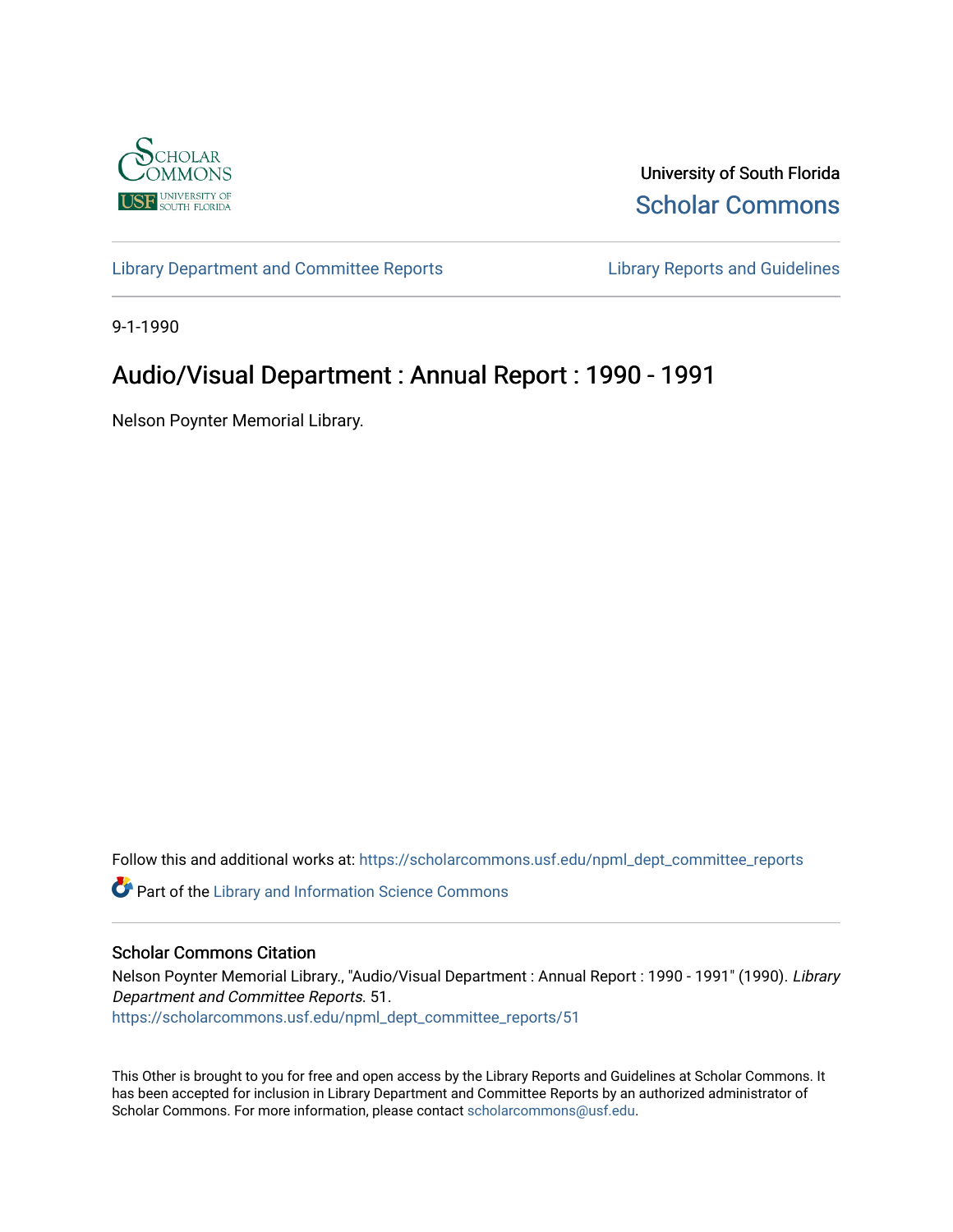# NELSON POYNTER MEMORIAL LIBRARY

# INSTRUCTIONAL MEDIA STATISTICS FOR August 1991

### SERVICES

| Equipment Delivery & Set up      | 58             |
|----------------------------------|----------------|
| Film and Video Showing           | $\overline{c}$ |
| Photography                      | 11             |
| Video duplication                | 9              |
| Live Video Recording             | 1              |
| <b>Broadcast Video Recording</b> | 1              |
| <b>Audio Recording</b>           | 6              |
| <b>Audio Duplications</b>        | 16             |
| <b>Films Acquired</b>            |                |
| <b>Videotapes Acquired</b>       | 2              |
| ID's Taken                       | 690            |
| <b>Transparency Production</b>   | 40             |
| <b>Other Media Production</b>    | 3              |
| Items placed on reserve          | 12             |
| <b>AV Reference</b>              | 92             |
| <b>SERVICES TOTAL</b>            | 944            |
| DEPARTMENT TOTAL                 | 1,757          |
|                                  |                |

PREVIOUS YEARS TOTALS

| DEPARTMENT TOTAL |       | <b>SERVICE TOTAL</b> |  |
|------------------|-------|----------------------|--|
| 1990             | 1,993 | 678                  |  |
| 1989             | 2,445 | 900                  |  |
| 1988             | 2,250 | 928                  |  |
| 1987             | 2,853 | 924                  |  |
| 1986             | 1,526 | 606                  |  |